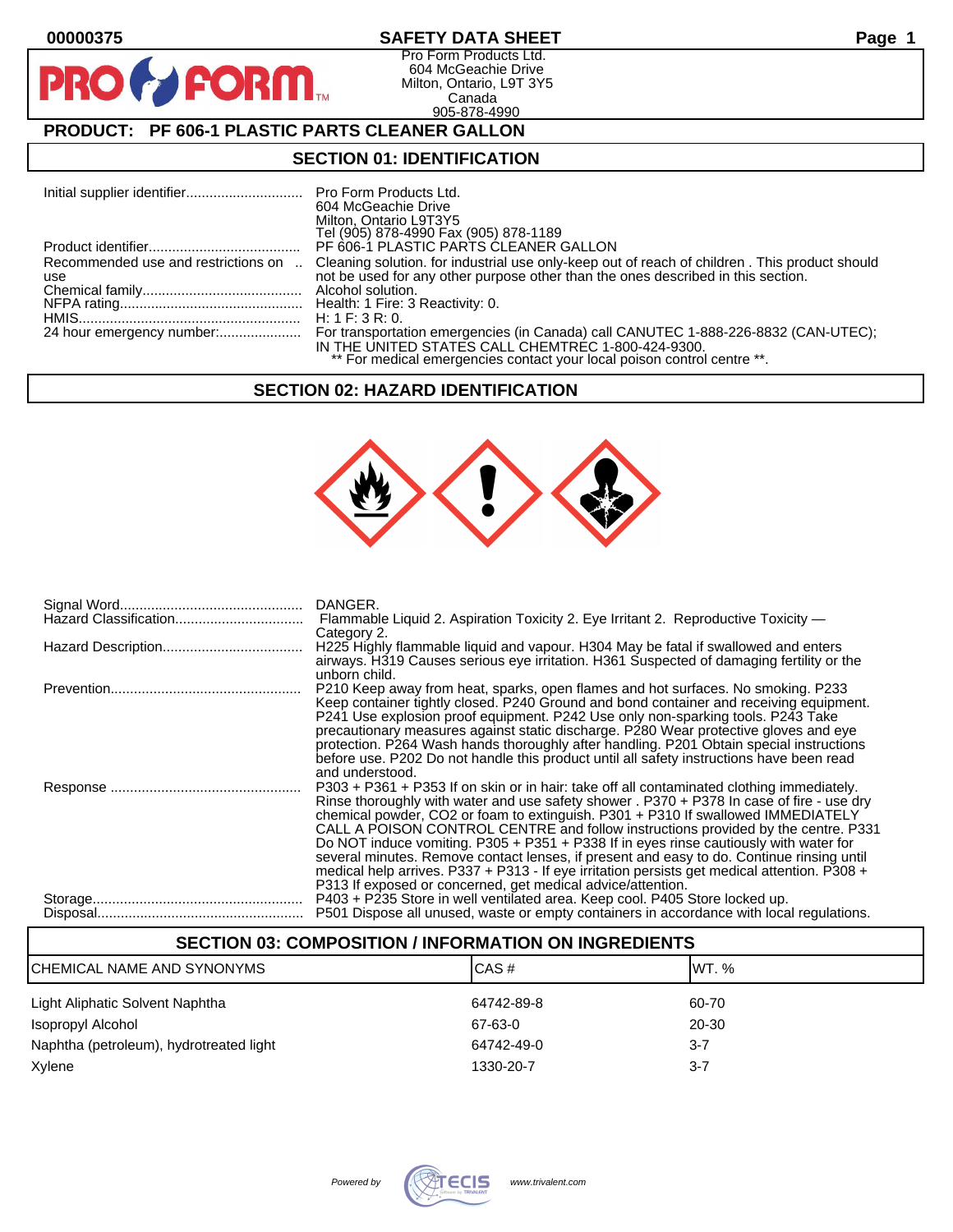# **SECTION 04: FIRST-AID MEASURES**

| In case of contact, immediately flush eyes, keeping eyelids open, with plenty of water for at<br>least 15 minutes. Obtain medical attention.                                                                                         |
|--------------------------------------------------------------------------------------------------------------------------------------------------------------------------------------------------------------------------------------|
| Remove all contaminated clothing and immediately wash the exposed areas with copious amounts of water for a minimum of 30 minutes or up to 60 minutes for critical body areas. If                                                    |
| irritation persists, seek medical attention.<br>If inhaled, remove to fresh air. If not breathing, give artificial respiration. If breathing is                                                                                      |
| difficult, give oxygen, obtain medical attention.<br>Do not induce vomiting. If ingestion is suspected, contact physician or poison control<br>center immediately. If spontaneous vomiting occurs have victim lean forward with head |
| down to prevent aspiration of fluid into the lungs. Never give anything by mouth to an<br>unconscious person.                                                                                                                        |
| Treat victims symptomatically. In the event of an incident involving this product ensure that medical authorities are provided a copy of this safety data sheet.                                                                     |

#### **SECTION 05: FIRE-FIGHTING MEASURES**

| Suitable and unsuitable extinguishing<br>media<br>Specific hazards arising from the  Oxides of carbon (CO, CO2).<br>hazardous product, such as the nature of<br>any hazardous combustion products | "Alcohol" foam, CO2, dry chemical. Do not use water in a jet. In cases of larger fires, water<br>spray should be used.                                                                                                                                                  |  |
|---------------------------------------------------------------------------------------------------------------------------------------------------------------------------------------------------|-------------------------------------------------------------------------------------------------------------------------------------------------------------------------------------------------------------------------------------------------------------------------|--|
| Special protective equipment and<br>precautions for fire-fighters                                                                                                                                 | Firefighter should be equipped with self-contained breathing apparatus and full protective<br>clothing to protect against potentially toxic and irritating fumes. Cool fire-exposed<br>containers with cold water spray. Heat will cause pressure buildup and may cause |  |

containers with cold water spray. Heat will cause pressure buildup and may cause explosive rupture. Solvent vapours may be heavier than air and may build up and travel along the ground to an ignition source, which may result in a flash back to the source of the vapours. Keep run-off water from entering sewers and other waterways. Dike for water control.

#### **SECTION 06: ACCIDENTAL RELEASE MEASURES**

 Leak/spill.................................................. Ventilate. Eliminate all sources of ignition. Contain the spill. Avoid all personal contact. Spilled material and water rinses are classified as chemical waste, and must be disposed of in accordance with current local, provincial, state, and federal regulations. Evacuate all non-essential personnel. Prevent runoff into drains, sewers, and other waterways. Absorb with earth, sand, or another dry inert material. Shovel into suitable unsealed containers, transport to well-ventilated area (outside) and treat with neutralizing solution: mixture of water (80%) with non-ionic surfactant Tergitol TMN-10 (20%); or water (90%), concentrated ammonia (3-8%) and detergent (2%).

#### **SECTION 07: HANDLING AND STORAGE**

| Precautions for safe handling              | Avoid all skin contact and ventilate adequately, otherwise wear an appropriate breathing<br>apparatus. Always adopt precautionary measures against build-up of static which may<br>arise from appliances, handling and the containers in which product is packed. Keep away<br>from heat, sparks, and open flame. Avoid breathing vapours or mist. Ground handling<br>equipment. Handle and open container with care. Employees should wash hands and face<br>before eating or drinking. |
|--------------------------------------------|------------------------------------------------------------------------------------------------------------------------------------------------------------------------------------------------------------------------------------------------------------------------------------------------------------------------------------------------------------------------------------------------------------------------------------------------------------------------------------------|
| Conditions for safe storage, including any | Keep away from heat, sparks, and open flames. Keep container closed when not in use.                                                                                                                                                                                                                                                                                                                                                                                                     |
| incompatibilities                          | Store away from oxidizing and reducing materials. Store away from sunlight.                                                                                                                                                                                                                                                                                                                                                                                                              |

#### **SECTION 08: EXPOSURE CONTROLS / PERSONAL PROTECTION**

| <b>IINGREDIENTS</b>                        | <b>ACGIH TLV</b><br><b>TWA</b>       | <b>STEL</b>              | OSHA PEL<br>PEL | <b>STEL</b>     | <b>NIOSH</b><br><b>IREL</b> |
|--------------------------------------------|--------------------------------------|--------------------------|-----------------|-----------------|-----------------------------|
| <b>Light Aliphatic Solvent</b><br>Năphtha  | Not established                      | Not established          | Not established | Not established | Not established             |
| Isopropyl Alcohol                          | $200$ ppm                            | 400 ppm                  | 400 ppm (TWA)   | 500 ppm         | $400$ ppm                   |
|                                            | CA ON: 200 ppm (TWA), 400 ppm (STEL) |                          |                 |                 |                             |
| Naphtha (petroleum),<br>hydrotreated light | 1640 mg/m3<br>(heptane)              | Not established          | Not established | Not established | Not established             |
|                                            | 1100 ppm $(IDLH)$                    |                          |                 |                 |                             |
| Xylene                                     | 50 ppm                               | $150$ ppm                | 100 ppm TWA     | Not established | Not established             |
| CA ON: 100ppm (TWA); 150ppm (STEL)         |                                      |                          |                 |                 |                             |
|                                            |                                      | Liquid chemical goggles. |                 |                 |                             |

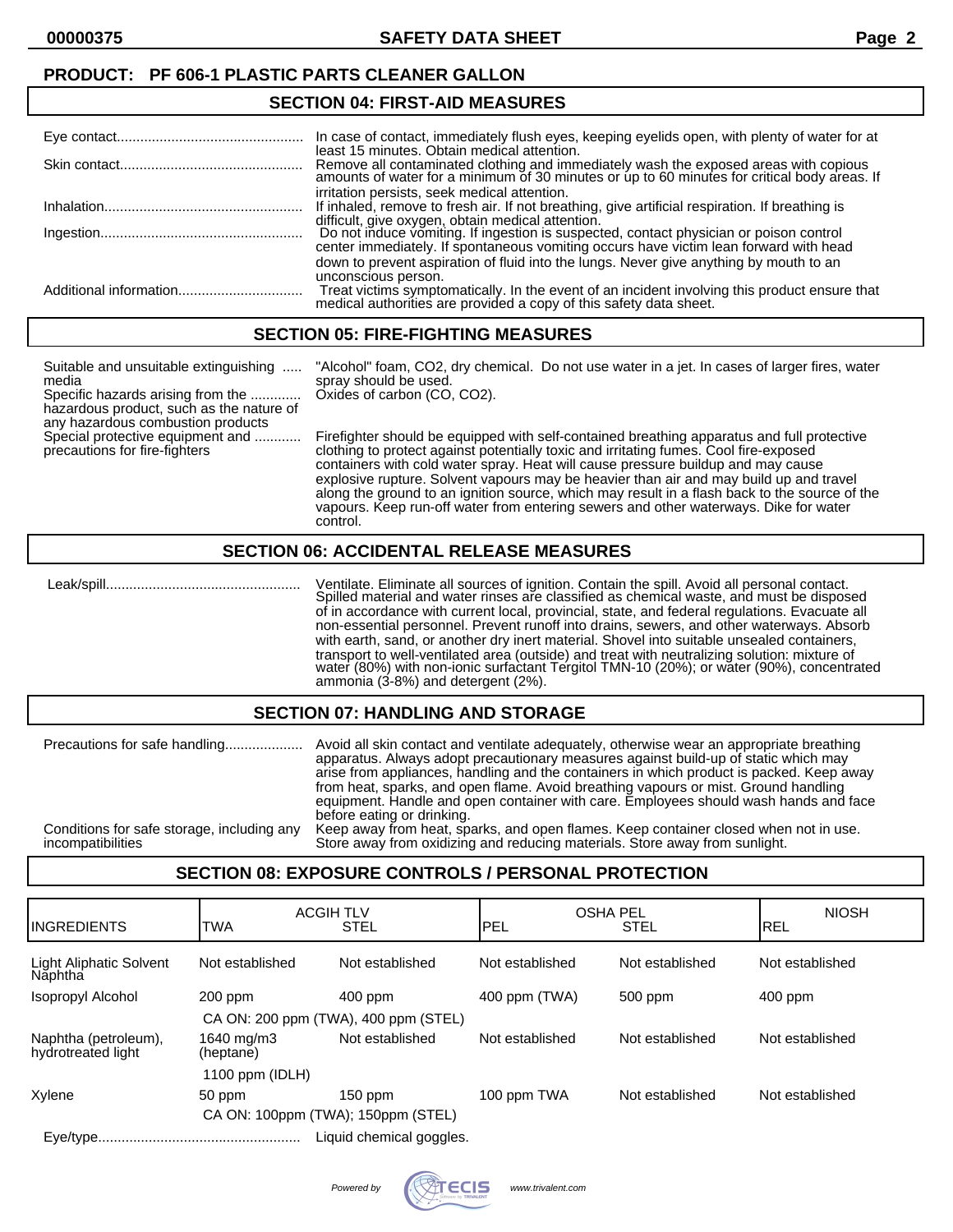#### **PRODUCT: PF 606-1 PLASTIC PARTS CLEANER GALLON**

#### **SECTION 08: EXPOSURE CONTROLS / PERSONAL PROTECTION**

| Local exhaust ventilation is recommended. Wear an appropriate, properly fitted respirator<br>when contaminant levels exceed the recommended exposure limits. |
|--------------------------------------------------------------------------------------------------------------------------------------------------------------|
| Wear adequate profective clothes.<br>Emergency showers and eye wash stations should be available.                                                            |
|                                                                                                                                                              |

#### **SECTION 09: PHYSICAL AND CHEMICAL PROPERTIES**

#### **SECTION 10: STABILITY AND REACTIVITY**

|                                                                        | Stable at normal temperatures and pressures.<br>Avoid heat, sparks and flames. Explosive reactions can occur in the presence of strong<br>oxidizing agents. |
|------------------------------------------------------------------------|-------------------------------------------------------------------------------------------------------------------------------------------------------------|
| Conditions to avoid, including static<br>discharge, shock or vibration | Keep away from heat. Aldehydes. Halogens. Strong acids. Strong oxidizers.                                                                                   |
| Hazardous decomposition products<br>Possibility of hazardous reactions | By fire:. Dense black smoke. Oxides of carbon (CO,CO2).<br>Hazardous polymerization will not occur.                                                         |

# **SECTION 11: TOXICOLOGICAL INFORMATION**

| <b>INGREDIENTS</b>                      | LC50                                                                                                                                                                                                                                                                                   | LD <sub>50</sub>                                            |  |
|-----------------------------------------|----------------------------------------------------------------------------------------------------------------------------------------------------------------------------------------------------------------------------------------------------------------------------------------|-------------------------------------------------------------|--|
| Light Aliphatic Solvent Naphtha         | 3400 ppm 4hr rat                                                                                                                                                                                                                                                                       | 3000 mg/kg dermal rat                                       |  |
| Isopropyl Alcohol                       | 72600 mg/m3, rat (4 hr)                                                                                                                                                                                                                                                                | 1870 mg/kg (oral, rat).<br>4059 mg/kg (dermal, rabbit)      |  |
| Naphtha (petroleum), hydrotreated light | 73680 ppm 4 hours rat                                                                                                                                                                                                                                                                  | $>5000$ mg/kg (oral, rat) $>3160$<br>mg/mg (dermal, rabbit) |  |
| Xylene                                  | 6350 ppm 4 hours rat                                                                                                                                                                                                                                                                   | >3523 mg/kg rat oral                                        |  |
|                                         | Eye contact. Skin contact. Inhalation.<br>May cause moderate to severe eye irritation. Inhalation of vapours or mist may cause<br>drowsiness or dizziness.                                                                                                                             |                                                             |  |
| Effects of chronic exposure             | Breathing high concentrations of vapour may cause anesthetic effects and serious health<br>effects. Prolonged or repeated skin contact may cause drying or cracking of skin.<br>Intentional misuse by deliberately concentrating and inhaling this product may be harmful<br>or fatal. |                                                             |  |
|                                         | None of the components present in this material at concentrations equal to or greater than<br>0.1% are listed by IARC, NTP, OSHA or ACGIH as a carcinogen.                                                                                                                             |                                                             |  |
|                                         | High level exposure to Xylene in some animal studies have been reported to cause health<br>effects on the developing embryo/fetus. The relevance of this to humans is not known.                                                                                                       |                                                             |  |